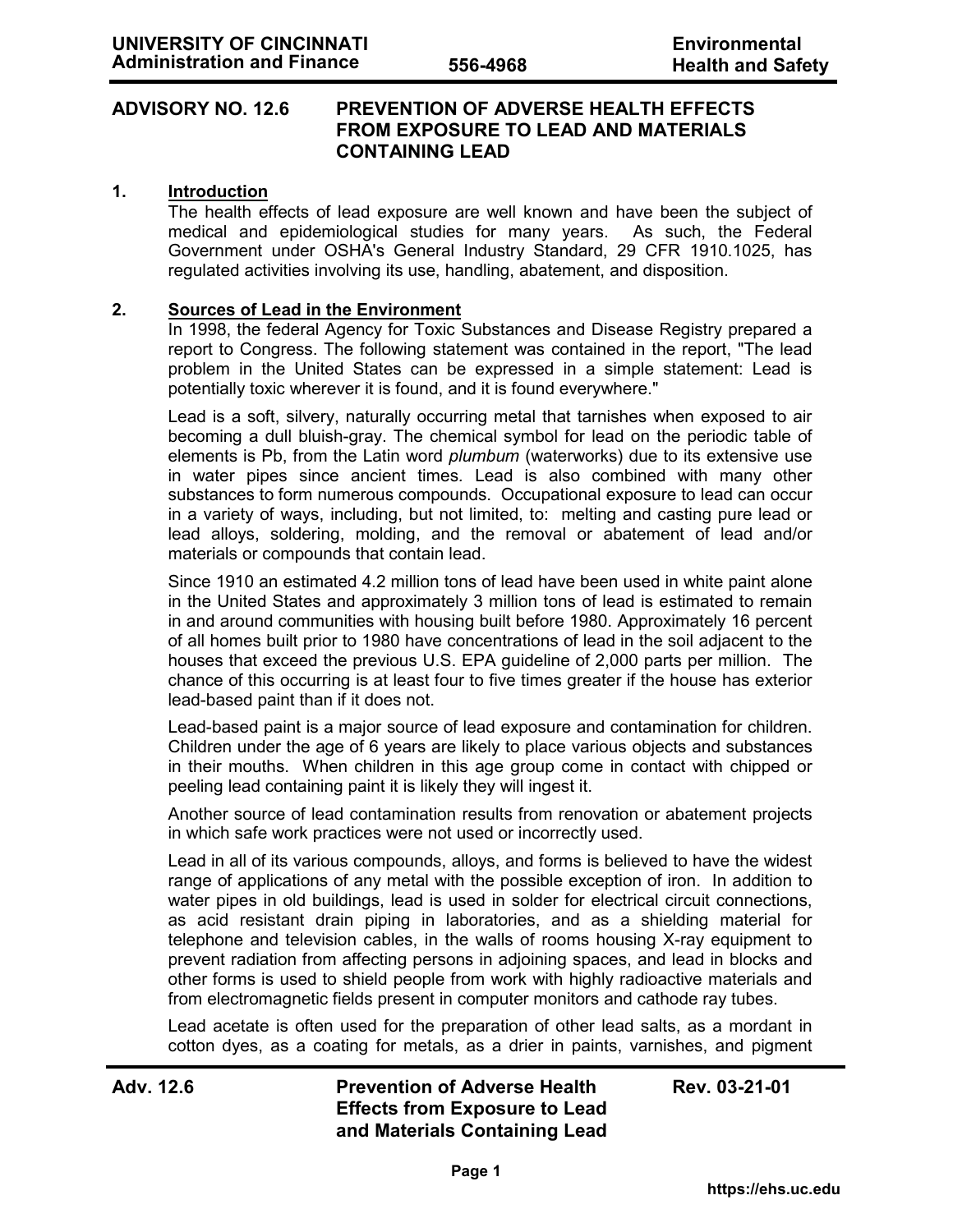inks, and as a colorant in hair dyes. It is also used in anti-fouling paints, waterproofing, insecticides, and has been used in dilute solutions for the treatment of poison ivy. Lead phosphate is used as a stabilizer in styrene and casein plastics and in small amounts in the manufacture of special types of glass. Lead salts are also used in pigments for oil paints and water colors; for staining glass, crockery, and porcelain; for the production of conductive coatings on glass, pottery, porcelain, and chinaware; as a flux for porcelain painting; in the making of cements and putty; in the manufacture of parchment; in the printing of fabrics, the dyeing of cloth, and the weighting of silks and other fabrics; in analytical chemistry; in bronzing, gold pencils, mosaic gold, printing and photography; for the production of iridescent colors on brass and bronze; for the glazing of earthenware; as a selective oxidizing agent in organic syntheses; in protective coatings for iron and steel; in pencils that can write on glass; and in storage batteries.

A number of highly toxic lead salts have colorful names that may tend to conceal their true and hazardous nature. These names include: salt of Saturn, chrome yellow, White Lotion, Naples yellow, Verona Yellow, Turner's Patent Yellow, chrome red, Paris red, Persian red, Austrian cinnabar, mineral orange or red, and Saturn Red.

Thus, it is possible to find lead in many forms, in addition to lead-based paint, in commercial, medical, educational, art studio, and home environments.

Under the new lead standards (40 CFR Part 745) released in the January 5, 2001 edition of the *Federal Register* by the U.S. Environmental Protection Agency **(http://www.epa.gov/lead/leadhaz.htm**), lead is considered a hazard if there are more [than 40 micrograms of lead in dust p](http://www.epa.gov/lead/leadhaz.htm)er square foot on floors, or 250 micrograms of lead in dust per square foot on interior window sills, or if there are more than 400 parts per million of lead in the bare soil in children's play areas or more than 1,200 parts per million of lead in bare soil in the rest of the yard or area around the building. These new standards could affect renovations and demolition, building maintenance activities, lease and tenant agreements, and the acquisition of real estate.

### **3. Health Effects of Lead Exposure**

Lead serves no known beneficial purpose in the human body. The human body requires other metals in order to function (e.g., iron, zinc, copper). Many scientists believe the slightest exposure to lead triggers biochemical changes that may have an adverse effect on various organs of the body. The National Toxicology Program (NTP) classifies lead acetate (CAS No. 301-04-2) and lead phosphate (CAS No. 7446-27-7) as materials that are reasonably anticipated to be human carcinogens.

Occupational exposure to lead usually occurs through inhalation, the most common source of lead exposure, or ingestion. Lead can also be absorbed through the skin. Lead acetate, often used in hair dyes, can be absorbed 1.5 times as fast as other lead compounds. When lead is present in the air, it can be inhaled and absorbed through the lungs and upper respiratory tract. Ingestion and absorption through the digestive system can occur if lead is present on food, cigarettes, or other leadcontaminated items placed in the mouth or on the lips. Lead can be consumed when acidic fluids, such as wine, are stored for long periods in lead crystal decanters. Electricians have absorbed lead by chewing on plastic insulation materials that contained lead-based compounds.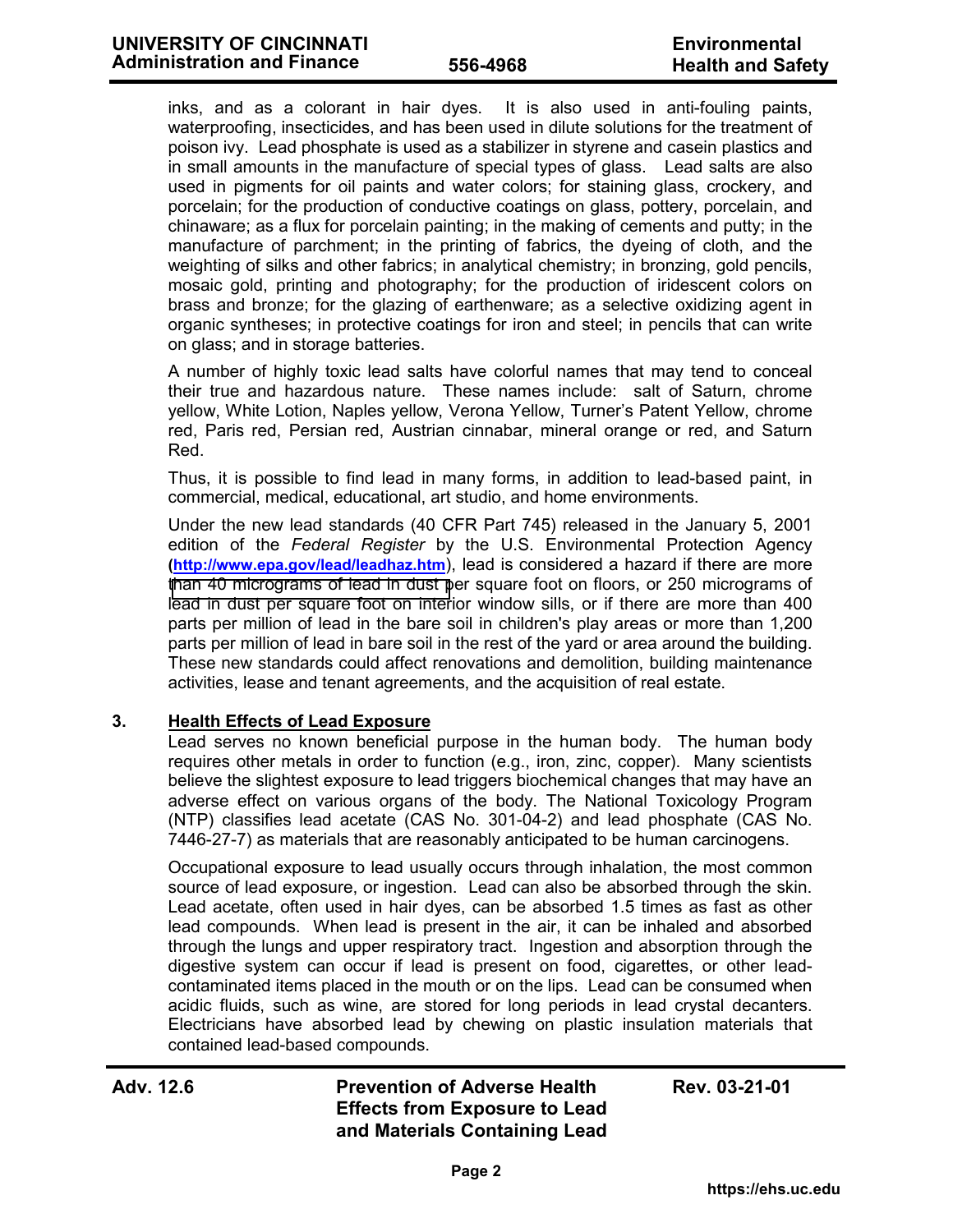When lead enters the body it is distributed initially to the blood, and eventually to soft tissues (kidneys, liver, nervous system) and bone. Stored lead is excreted from the body at a very slow rate. Because of this slow rate, exposed individuals who are removed from lead contaminated environments due to high blood lead levels may not achieve normal levels for months, possibly years.

The most commonly used measure of internal lead exposure is the concentration of lead in the blood, denoted as micrograms of lead per deciliter of whole blood. A microgram is one millionth of a gram, or about one-tenth the weight of a grain of salt. A deciliter is one-tenth of a liter.

The following systems or organs are adversely affected by lead:

- The Nervous System: the nervous system is composed of two major systems, the central system, which includes the brain and spinal cord, and the peripheral system, which comprises the nerves extending from the spinal cord. The central nervous system is the primary target of lead exposure. Symptoms of lead exposure are; behavior changes, such as irritability and shortened attention span, suppression of appetite, sleep disturbance, hyperactivity, hearing impairment, short-term memory loss, and reductions in intelligence.
- Blood: when lead is absorbed into the blood it will attach to the red blood cells. Lead interferes with the production of both hemoglobin and red blood cells resulting in anemia.
- Gastrointestinal Tract: the gastrointestinal tract includes the stomach and the small and large intestines. Since lead can be ingested the gastrointestinal tract is one of the first target organs encountered. Symptoms include constipation and acute pain.
- Kidneys: the function of the kidneys is to filter substances out of the bloodstream that are harmful to the body. Chronic exposure to lead eventually interferes with the filtering process by altering the metabolism of the kidney. Kidney damage is irreversible and has been recognized as a disease affecting many persons who have worked with lead.

# **4. Lead Regulations Applicable to Construction & Renovation:**

All providers of construction-related services performing lead abatement are required to comply with the following rules and regulations:

- Occupational Safety and Health Administration (OSHA): Lead Standards. 29 CFR, Parts 1910.1025 and 1926.62.
- Occupational Safety and Health Administration (OSHA): Hazard Communication Standards. 29 CFR, Parts 1910.1200 and 1926.59.
- Occupational Safety and Health Administration (OSHA): Respiratory Protection, 29 CFR 1910.134 and 1926.103. Refer to **www.osha.gov/comp-links.html** for OSHA Standards
- U.S. Department of Transportation: Hazardous Substances, 49 CFR 171-177. Refer to **www.access.gpo.gov/nara/cfr/waisidx 00/49cfrv2 00.html** for these Dept. of Trans[portation regulations.](http://www.access.gpo.gov/nara/cfr/waisidx_00/49cfrv2_00.html)
- ־ Environmental Protection Agency (EPA): Proposed Requirements for Lead-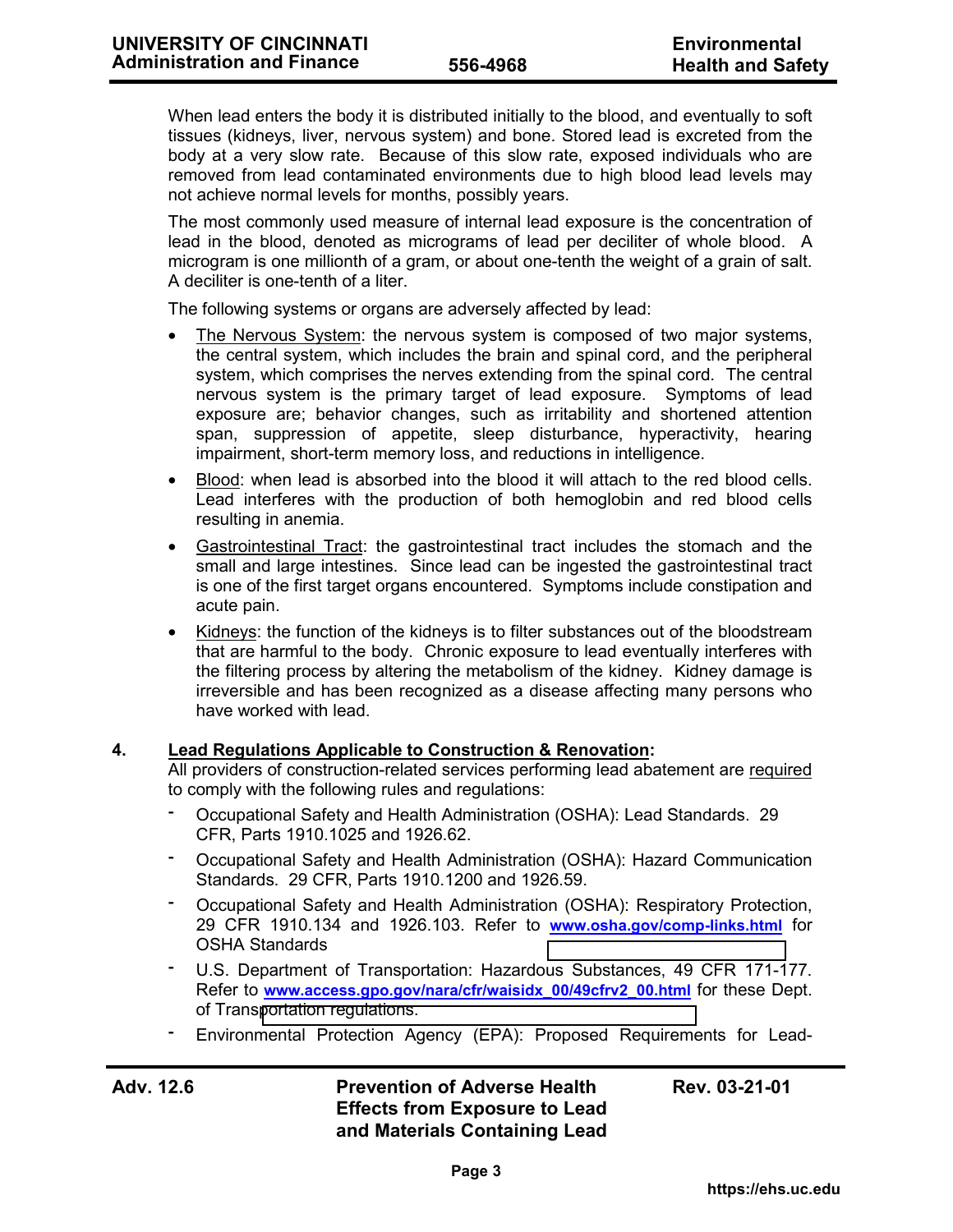based Paint Activities, 40 CFR 745.

- ־ Environmental Protection Agency (EPA): Identification and Listing of Hazardous Waste, 40 CFR 261.
- ־ Environmental Protection Agency (EPA): Standards Applicable to Generators of Hazardous Waste, 40 CFR 262.
- ־ Environmental Protection Agency (EPA): Standards Applicable to Transporters of Hazardous Waste, 40 CFR 263.
- Environmental Protection Agency (EPA): Standards for Owners and Operators of Hazardous Waste Treatment, Storage, and Disposal Facilities, 40 CFR 264.
- ־ Environmental Protection Agency (EPA): Interim Status Standards for Owners and Operators of Hazardous Waste Treatment, Storage, and Disposal Facilities, 40 CFR 265. Refer to **www.access.gpo.gov/nara/cfr/waisidx\_00/40cfrv18\_00.html** for these EPA regulatio[ns.](http://www.access.gpo.gov/nara/cfr/waisidx_00/40cfrv18_00.html)
- ־ Ohio Department of Health Regulations, OAC 3701-32 and 3701-82. Refer to **www.odh.state.oh.us/Rules/Final/Chap32/Fr32\_lst.htm** for OAC 3701-32; 3701-82 [is not yet active on the ODH web site.](http://www.odh.state.oh.us/Rules/Final/Chap32/Fr32_lst.htm)
	- National Electric Code (NEC) and National Electric Safety Code.

In addition to the above, all providers of construction-related services performing lead abatement are required to follow the generic specifications for the abatement of lead-based<br>paint contained in Advisory 12.6.1. A copy of this Advisory is available on the A copy of this Advisory is available on the Environmental Health & Safety web site at:

**http://ehs2.uc.edu/Advisories/Advisory\_12\_6\_1**

### **5. Guidelines for Re[ducing Non-Construction Exposures to Lead](http://ehs2.uc.edu/Advisories/Advisory_12_6_1) and Lead-Based Compounds and Materials**

Exposures to lead or compounds or materials containing lead may occur in laboratories, art studios, maintenance and automotive repair shops, and in residential or recreational environments (melting lead and pouring it into molds, arts and crafts projects making stained glass panels, burning candles with wicks that contain lead, soldering, etc.). OSHA's General Industry Standard, 29 CFR 1910.1025 (**[www.osha](http://www.osha-slc.gov/OshStd_data/1910_1025.html)**slc.gov/OshStd\_data/1910\_1025.html) governs the use of lead or lead-based compounds [and materials in occupational environ](http://www.osha-slc.gov/OshStd_data/1910_1025.html)ments other than construction.

Supervisors of University laboratories, art studios, or other work areas where lead or compounds or materials containing lead are used are required to seek alternate, less toxic materials whenever the provision of substitutes would not materially alter the nature of the experiment.

- Avoid purchasing and using products known to contain lead.
- Read product labels or obtain Material Safety Data Sheets (MSDS). Material Safety Data Sheets are available on-line at **www.ilpi.com/msds/index.chtml** as well as from several other sites, or by contacti[ng the manufacturer.](http://www.ilpi.com/msds/index.chtml)
- Avoid inhaling dusts or fumes of lead or lead-containing compounds.
- Avoid consuming food or beverages, applying cosmetics, or putting items into the mouth in areas where lead, lead-based compounds, or lead-based materials are in use.